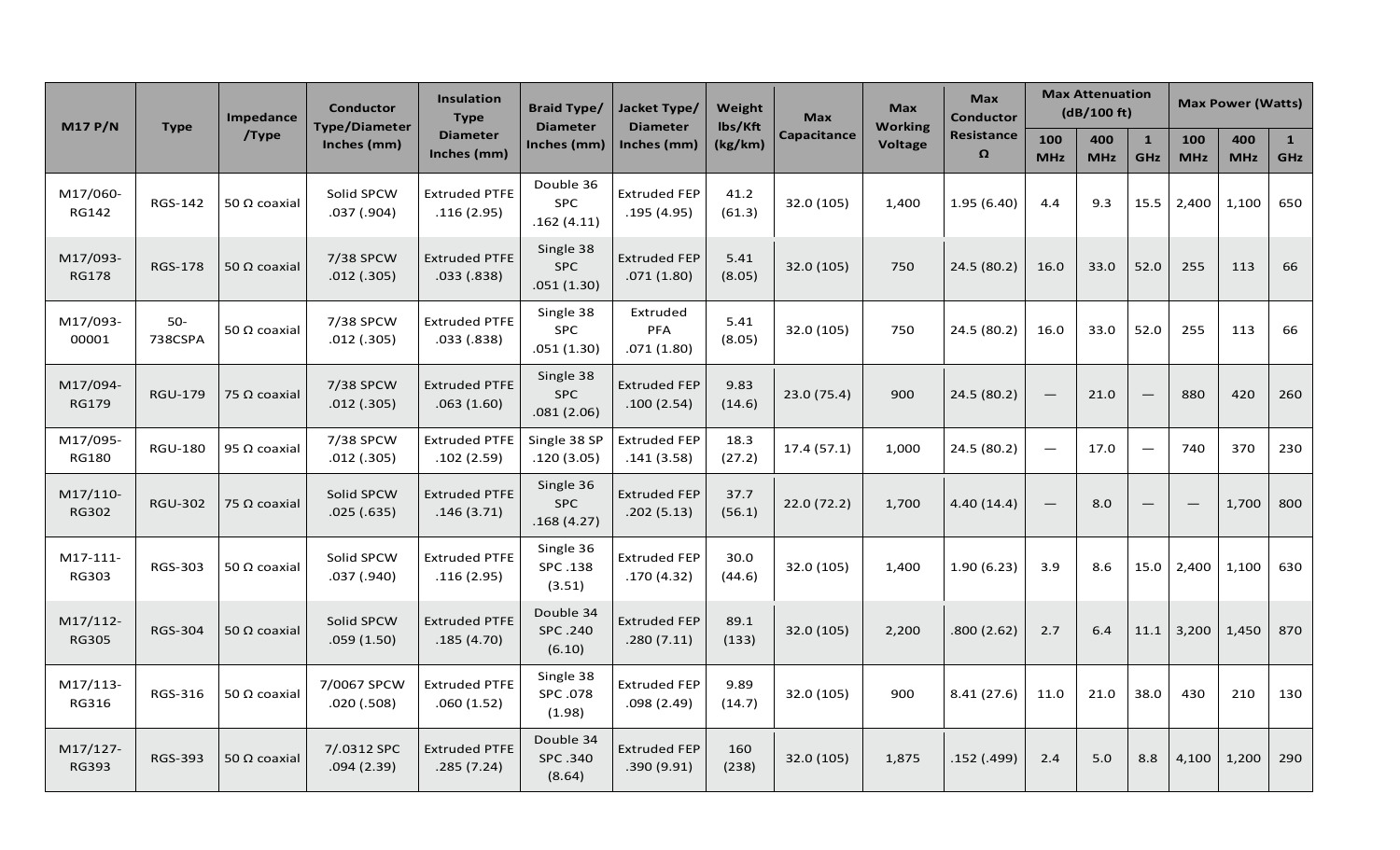| M17/128-<br><b>RG400</b> | <b>RGS-400</b>           | 50 $\Omega$ coaxial         | 19/32 SPC<br>.038(.965)    | <b>Extruded PTFE</b><br>.116(2.95) | Double 36<br>SPC .162<br>(4.11)                                                      | <b>Extruded FEP</b><br>.195(4.95)                                                        | 41.9<br>(62.4) | 32.0 (105)                                                           | 1,400      | .910(2.98)  | 4.5                      | 10.5                            | 17.0                            | 2,400 | 1,050 | 620 |
|--------------------------|--------------------------|-----------------------------|----------------------------|------------------------------------|--------------------------------------------------------------------------------------|------------------------------------------------------------------------------------------|----------------|----------------------------------------------------------------------|------------|-------------|--------------------------|---------------------------------|---------------------------------|-------|-------|-----|
| M17/131-<br><b>RG403</b> | <b>RGS-403</b>           | 50 $\Omega$ triaxial        | 7/38 SPCW<br>.012(.305)    | <b>Extruded PTFE</b><br>.033(.838) | Double 38<br><b>SPC FEP</b><br>Interlayer<br>Inner.051<br>(1.30) Outer<br>.090(2.29) | Double Ext.<br><b>FEP Braid</b><br>Interlayer<br>Inner.074<br>(1.88) Outer<br>.118(3.00) | 14.3<br>(21.3) | 30.2 (99.1)<br>Condutor-<br>Shield<br>160 (525)<br>Shield-<br>Shield | 750<br>300 | 24.5 (80.2) | $\overline{\phantom{m}}$ | $\qquad \qquad - \qquad \qquad$ | $\overline{\phantom{m}}$        | 200   | 95    | 60  |
| M17/132-<br>00001        | <b>RGU-404</b>           | 50 Ω coaxial<br>(Low Noise) | 7/38 SPCW<br>.012(.305)    | <b>Extruded PTFE</b><br>.034(.864) | Single 38<br>SPC .052<br>(1.32)                                                      | <b>Extruded FEP</b><br>.073(1.85)                                                        | 5.46<br>(8.13) | 32.0 (105)                                                           | 750        | 24.5 (80.2) | $\overline{\phantom{m}}$ | 50.0                            | $\overline{\phantom{0}}$        |       |       |     |
| M14/136-<br>00001        | U75-738-<br><b>CSPA</b>  | 75 $\Omega$ coaxial         | 7/38 SPCW<br>.012(.305)    | <b>Extruded PTFE</b><br>.063(1.60) | Single 38<br>SPC .081<br>(2.06)                                                      | Extruded<br>PFA .100<br>(2.54)                                                           | 9.83<br>(14.6) | 22.0(72.2)                                                           | 900        | 34.0 (112)  | $\overline{\phantom{m}}$ | 21.0                            | $\hspace{0.1mm}-\hspace{0.1mm}$ | 3,000 | 1,400 | 250 |
| M17/137-<br>00001        | U95-<br>738CSPA          | 95 $\Omega$ coaxial         | 7/38 SPCW<br>.012(.305)    | <b>Extruded PTFE</b><br>.102(2.59) | Single 38<br>SPC .120<br>(3.05)                                                      | Extruded<br>PFA .141<br>(3.58)                                                           | 18.3<br>(27.2) | 15.4 (50.5)                                                          | 1,000      | 24.5 (80.2) | $\overline{\phantom{m}}$ | 17.0                            | $\qquad \qquad$                 | 760   | 360   | 227 |
| M17/138-<br>00001        | $S50-$<br>7/0067CSP<br>Α | 50 $\Omega$ coaxial         | 7/0067 SPCW<br>.020(.508)  | <b>Extruded PTFE</b><br>.060(1.52) | Single 38<br>SPC .078<br>(1.98)                                                      | Extruded<br>PFA .098<br>(2.49)                                                           | 9.89<br>(14.7) | 32.0 (105)                                                           | 900        | 8.41(27.6)  | 11.0                     | 21.0                            | 38.0                            | 415   | 220   | 130 |
| M17/139-<br>00001        | U95-<br>738BCCBP<br>A    | 95 $\Omega$ coaxial         | 7/38 SPBC<br>$.012$ (/305) | <b>Extruded PTFE</b><br>.102(2.59) | Single 38 SP<br><b>CAD BR</b><br>.120(3.05)                                          | Extruded<br>PFA .141<br>(3.58)                                                           | 18.4<br>(27.4) | 17.4(57.1)                                                           | 1,100      | 40.0 (131)  | $\overline{\phantom{m}}$ | 18.0                            | $\qquad \qquad$                 | 740   | 360   | 230 |
| M17/152-<br>00001        | S50-<br>7/0067CSS<br>XE  | 50 $\Omega$ coaxial         | 7/0067 SPCW<br>.020(.508)  | <b>Extruded PTFE</b><br>.060(1.52) | Double 38<br>SPC .096<br>(2.44)                                                      | <b>Extruded FEP</b><br>.114(2.90)                                                        | 15.7<br>(23.4) | 32.0 (105)                                                           | 1,100      | 8.41(27.6)  | 15.0                     | 24.0                            | 40.0                            | 425   | 210   | 130 |
| M17/158-<br>00001        | <b>RGU-142</b>           | 50 $\Omega$ coaxial         | Solid SPCW<br>.037(.940)   | <b>Extruded PTFE</b><br>.116(2.95) | Double 36<br>SPC .162<br>(4.11)                                                      | <b>Extruded FEP</b><br>.195(4.95)                                                        | 41.2<br>(61.3) | 32.0 (105)                                                           | 1,400      | 1.95(6.40)  | $\overline{\phantom{m}}$ | 11.7                            | 19.0                            | 2,400 | 1,100 | 650 |
| M17/169-<br>00001        | <b>RGU-178</b>           | 50 $\Omega$ coaxial         | 7/38 SPCW<br>.012(.305)    | <b>Extruded PTFE</b><br>.033(.838) | Single 38<br>SPC .051<br>(1.30)                                                      | <b>Extruded FEP</b><br>.071(1.80)                                                        | 5.41<br>(8.05) | 32.0 (105)                                                           | 750        | 24.5 (80.2) | $\overline{\phantom{m}}$ | 33.0                            | 52.0                            | 255   | 133   | 66  |
| M17/170-<br>00001        | <b>RGU-303</b>           | 50 $\Omega$ coaxial         | Solid SPCW<br>.037(.940)   | <b>Extruded PTFE</b><br>.116(2.95) | Single 36<br>SPC .138                                                                | <b>Extruded FEP</b><br>.170(4.32)                                                        | 30.0<br>(44.6) | 32.0 (105)                                                           | 1,400      | 1.80(5.90)  | $\overline{\phantom{m}}$ | 8.6                             |                                 | 2,400 | 1,100 | 630 |